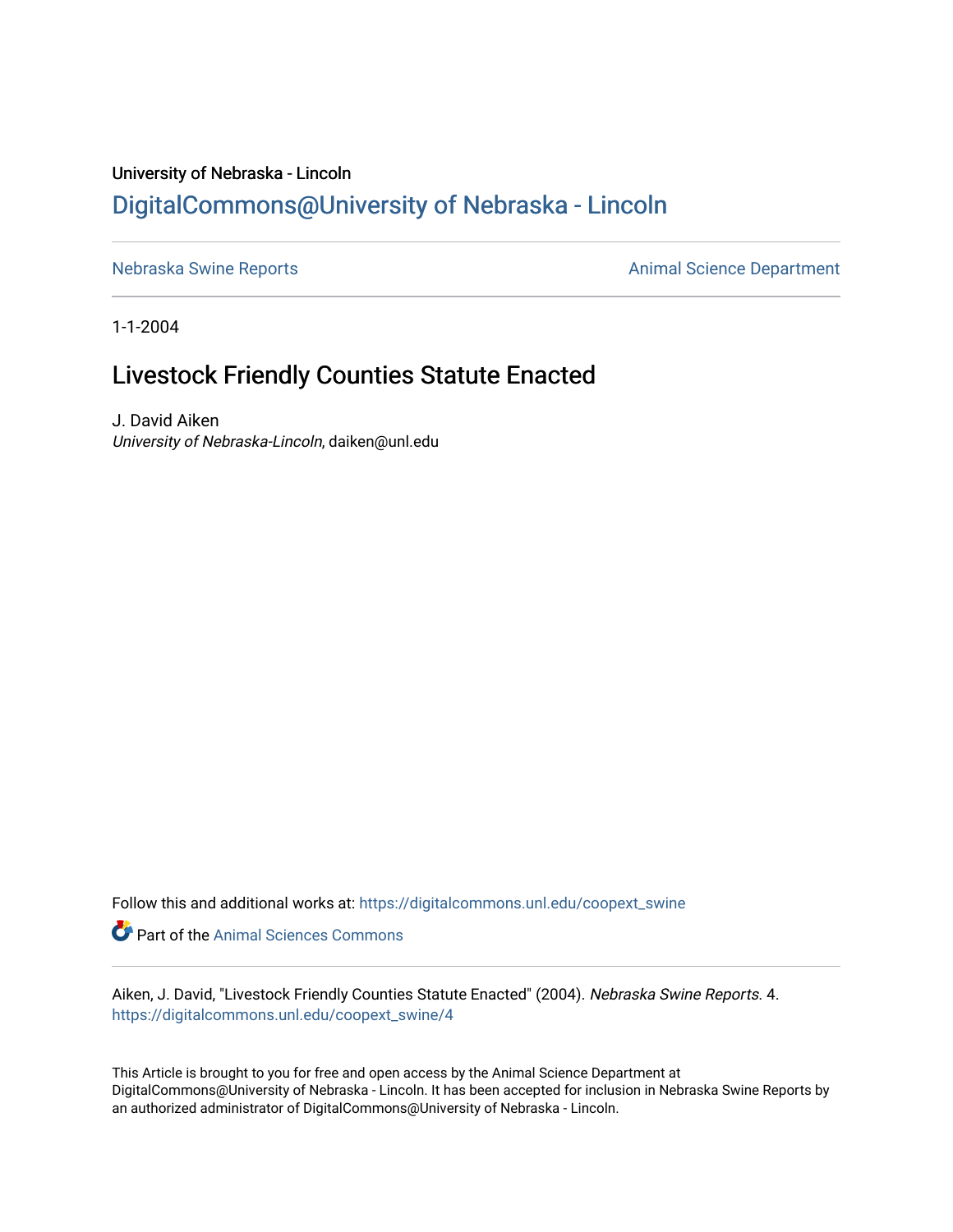

# **Livestock Friendly Counties Statute Enacted**

## **J. David Aiken1**

## **Summary and Implications**

*LB754, adopted in 2003, (1) allows the Nebraska Department of Agriculture to designate counties as livestock friendly and (2) changes procedures for county livestock zoning permits. Counties must upon request specify what an applicant must do in order to obtain a livestock zoning permit. Counties must provide written statements regarding why a livestock zoning permit is granted or denied. Applicants can upon request be informed of whether they will receive a county zoning permit before applying to the Nebraska Department of Environmental Control for a livestock waste control facility permit. LB754 is the latest (but not the final) chapter in an ongoing legal and political battle over livestock production.*

Nebraska has always been a major livestock-producing state. Traditionally, most livestock production was on small to medium sized family operations. Nebraska has always had some large cattle feedlots, but most feedlots have been smaller. Swine production traditionally has been on small and medium sized operations. Just over one-third of Nebraska counties were zoned by the late 1970s, with quarter-mile (or smaller) setbacks being a common livestock zoning regulation.

Beginning in the late 1960s, large confined swine production facilities were developed in the eastern US, similar to the poultry industry. These large swine confinements did not begin to reach Nebraska until the mid- to late 1980s. Initiative 300's corporate farming restrictions no doubt slowed the development of large swine confinements in Nebraska until the early to mid-1990s. This development then became a

high-profile public policy issue. Strident opposition to large swine confinements from smaller swine producers and neighbors concerned about odors and pollution led to a temporary delay in processing livestock waste permit applications until regulations could be changed to deal with larger operations. Many features of the new state livestock waste control regulations were included in the 1998 Nebraska Livestock Waste Management Act.

Livestock zoning became a political battleground. Many unzoned counties sought to develop zoning to give them control over the location (and size) of large swine confinements. Anti-confinement groups sought changes in county zoning laws to allow temporary zoning so that counties had time to develop permanent zoning. Temporary zoning legislation was first proposed in 1998 but was not adopted until 1999, as confinement developers lobbied hard in 1998 to have the law delayed. This allowed some confinements to be developed before counties could regulate them through temporary zoning. Now most Nebraska counties are zoned; some regulations are strict enough to make development of new confinements difficult.

In most zoned counties, new livestock facilities need both (1) a state livestock waste control permit from the Nebraska Department of Environmental Quality (DEQ) and (2) a county zoning permit. Often counties will require the producer to first obtain the DEQ permit before the county will issue the zoning permit. Some livestock producers have received their DEQ permit, only to then have their county zoning permit request denied. A livestock producer may spend hundreds or thousands of dollars on application fees and consultants to obtain the DEQ permit.

Most producers would prefer to know whether or not the county will issue the zoning permit before spending the money to obtain the DEQ permit.

Legislative Bill 754, adopted in 2003, has two main provisions: (1) establishing the livestock friendly county designation program within the Nebraska Department of Agriculture, and (2) changing the county livestock zoning permit process.

### **Livestock Friendly Counties**

The LB754 livestock friendly county program is based on the 2002 Minnesota livestock friendly county program administered by the Minnesota Department of Agriculture (MDA). The MDA livestock friendly county designation process requires among other things that counties (1) do not exceed the livestock facility setback distances in the table below and (2) do not establish "animal unit caps" or ceilings on livestock operation size.

**Minnesota Recommended Maximum Separation Distances for Livestock Friendly County Designation**

|                        | separation<br>distances |
|------------------------|-------------------------|
| neighboring residence  | 1000 feet               |
| park                   | 2640 feet (0.5 mile)    |
| church                 | 2640 feet (0.5 mile)    |
| 10 or more residential |                         |
| dwellings              | 5280 feet (1 mile)      |
| residential district   |                         |
| or development         | 2640 feet (0.5 mile)    |
| municipal boundaries   | 2640 feet (0.5 mile)    |

Sources: Minn Dept of Agriculture, "The Livestock-Friendly County Designation Process," page 2 (available at www.mda. state.mn.us/agdev/lfcapplication.pdf); Minn Dept of Agriculture, "Summary of Animal-Related Ordinances in Minnesota Counties," available at www.mda.state.mn.us/agdev/ animalord.html.

The Minnesota recommended livestock-friendly setbacks would be exceeded by many zoned counties in Nebraska.

(Continued on next page)